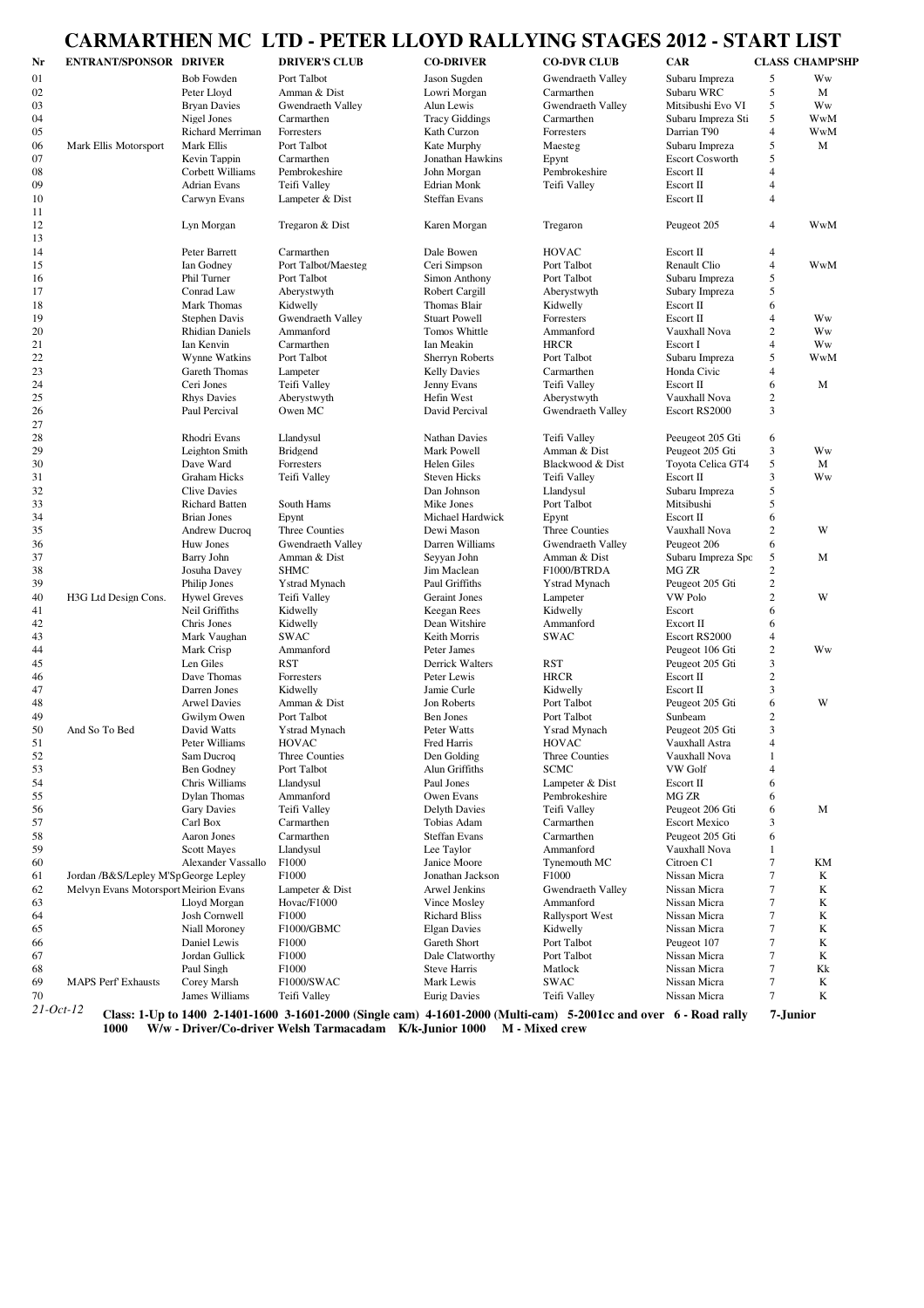#### **CARMARTHEN MOTOR CLUB Ltd PETER LLOYD RALLYING STAGES 2012 Awards List**

| <b>1st Overall</b>                     | No.                   | <b>Driver</b>                                                                             | <b>Co. Driver</b>                                                                       | Make & Model                                                | <b>Total</b>                                     | Pos                                        |
|----------------------------------------|-----------------------|-------------------------------------------------------------------------------------------|-----------------------------------------------------------------------------------------|-------------------------------------------------------------|--------------------------------------------------|--------------------------------------------|
|                                        | $\overline{2}$        | Peter Lloyd                                                                               | Lowri Morgan                                                                            | Subaru WRC                                                  | 00.46.32                                         | 1                                          |
| <b>Class 1</b>                         | No.                   | <b>Driver</b>                                                                             | <b>Co. Driver</b>                                                                       | Make & Model                                                | <b>Total</b>                                     | Pos                                        |
|                                        | 59                    | <b>Scott Mayes</b>                                                                        | Lee Taylor                                                                              | <b>Vauxhall Nova</b>                                        | 0.54.26                                          | $\mathbf{1}$                               |
| <b>Class 2</b>                         | No.                   | <b>Driver</b>                                                                             | <b>Co. Driver</b>                                                                       | Make & Model                                                | <b>Total</b>                                     | Pos                                        |
|                                        | 40                    | <b>Hywel Greves</b>                                                                       | <b>Geraint Jones</b>                                                                    | <b>VW Polo</b>                                              | 00.54.04                                         | $\mathbf{1}$                               |
|                                        | 49                    | Gwilym Owen                                                                               | <b>Ben Jones</b>                                                                        | Sunbeam                                                     | 00.54.30                                         | $\overline{2}$                             |
|                                        | 20                    | <b>Rhidian Daniels</b>                                                                    | <b>Tomos Whittle</b>                                                                    | <b>Vauxhall Nova</b>                                        | 00.55.17                                         | 3                                          |
| Class 3                                | No.                   | <b>Driver</b>                                                                             | <b>Co. Driver</b>                                                                       | Make & Model                                                | <b>Total</b>                                     | Pos                                        |
|                                        | 45                    | Len Giles                                                                                 | <b>Derrick Walters</b>                                                                  | Peugeot 205 Gti                                             | 00.53.09                                         | $\mathbf{1}$                               |
|                                        | 29                    | Leighton Smith                                                                            | <b>Mark Powell</b>                                                                      | Peugeot 205 Gti                                             | 00.53.37                                         | $\overline{2}$                             |
|                                        | 57                    | Carl Box                                                                                  | Tobias Adam                                                                             | <b>Escort Mexico</b>                                        | 00.54.12                                         | 3                                          |
| Class 4                                | No.<br>5<br>8<br>14   | <b>Driver</b><br>Richard Merriman Kath Curzon<br><b>Corbett Williams</b><br>Peter Barrett | <b>Co. Driver</b><br>John Morgan<br>Dale Bowen                                          | Make & Model<br>Darrian T90<br>Escort II<br>Escort II       | <b>Total</b><br>00.49.10<br>00.50.22<br>00.50.44 | Pos<br>$\mathbf{1}$<br>$\overline{2}$<br>3 |
| Class 5                                | No.                   | <b>Driver</b>                                                                             | <b>Co. Driver</b>                                                                       | Make & Model                                                | <b>Total</b>                                     | Pos                                        |
|                                        | 1                     | <b>Bob Fowden</b>                                                                         | Jason Sugden                                                                            | Subaru Impreza                                              | 00.48.18                                         | $\mathbf{1}$                               |
|                                        | 3                     | <b>Bryan Davies</b>                                                                       | Alun Lewis                                                                              | Mitsibushi Evo VI                                           | 00.48.47                                         | $\overline{2}$                             |
|                                        | 7                     | Kevin Tappin                                                                              | <b>Jonathan Hawkins</b>                                                                 | <b>Escort Cosworth</b>                                      | 00.49.38                                         | 3                                          |
| Class 6                                | No.                   | <b>Driver</b>                                                                             | <b>Co. Driver</b>                                                                       | Make & Model                                                | <b>Total</b>                                     | Pos                                        |
|                                        | 18                    | <b>Mark Thomas</b>                                                                        | <b>Thomas Blair</b>                                                                     | <b>Escort II</b>                                            | 00.51.57                                         | $\mathbf{1}$                               |
|                                        | 24                    | Ceri Jones                                                                                | Jenny Evans                                                                             | Escort II                                                   | 00.52.29                                         | $\overline{2}$                             |
|                                        | 41                    | Neil Griffiths                                                                            | Keegan Rees                                                                             | Escort                                                      | 00.54.54                                         | 3                                          |
| Class 7<br>Junior 1000<br>Championship | No.<br>62<br>65<br>66 | <b>Driver</b><br><b>Meirion Evans</b><br>Niall Moroney<br>Daniel Lewis                    | <b>Co. Driver</b><br><b>Arwel Jenkins</b><br><b>Elgan Davies</b><br><b>Gareth Short</b> | Make & Model<br>Nissan Micra<br>Nissan Micra<br>Peugeot 107 | <b>Total</b><br>00.56.04<br>00.56.22<br>00.56.43 | Pos<br>$\mathbf{1}$<br>$\overline{2}$<br>3 |
| <b>Best all Ladies/</b>                | No.                   | <b>Driver</b>                                                                             | <b>Co. Driver</b>                                                                       | Make & Model                                                | <b>Total</b>                                     | Pos                                        |
| <b>Mixed Crew</b>                      | 6                     | Mark Ellis                                                                                | Kate Murphy                                                                             | Subaru Impreza                                              | 00.49.47                                         | $\mathbf{1}$                               |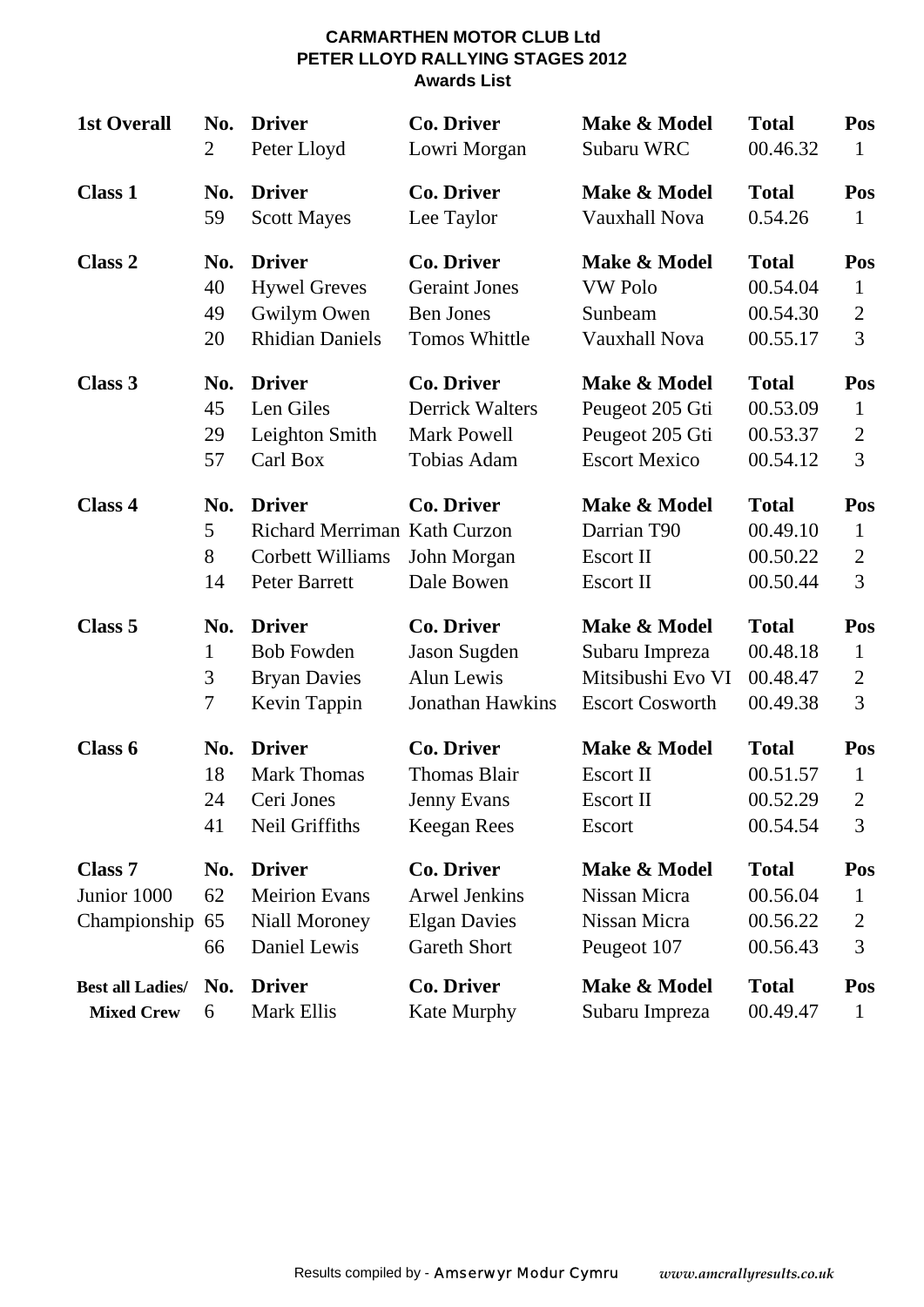## **CARMARTHEN MOTOR CLUB Ltd PETER LLOYD RALLYING STAGES 2012 Final Results**

|                      |                                           |                              |                             |                          |                    |                 | <b>Position Position</b> |
|----------------------|-------------------------------------------|------------------------------|-----------------------------|--------------------------|--------------------|-----------------|--------------------------|
| <b>Car No Driver</b> |                                           | Co. Driver                   | Make & Model                | <b>Class</b>             | <b>Total</b>       | <b>Overall</b>  | In Class                 |
| 2                    | Peter Lloyd                               | Lowri Morgan                 | Subaru WRC                  | 5                        | 00.46.32           | 1               |                          |
| $\mathbf{1}$         | <b>Bob Fowden</b>                         | Jason Sugden                 | Subaru Impreza              | $\overline{5}$           | 00.48.18           | $\overline{2}$  | 1                        |
| 3                    | <b>Bryan Davies</b>                       | Alun Lewis                   | Mitsibushi Evo VI           | 5                        | 00.48.47           | 3               | $\overline{2}$           |
| 5                    | Richard Merriman                          | Kath Curzon                  | Darrian T90                 | $\overline{4}$           | 00.49.10           | $\overline{4}$  | $\mathbf{1}$             |
| $\boldsymbol{7}$     | Kevin Tappin                              | Jonathan Hawkins             | <b>Escort Cosworth</b>      | $\overline{5}$           | 00.49.38           | $\overline{5}$  | 3                        |
| 6                    | Mark Ellis                                | Kate Murphy                  | Subaru Impreza              | 5                        | 00.49.47           | 6               | $\overline{4}$           |
| $\overline{4}$       | Nigel Jones                               | <b>Tracy Giddings</b>        | Subaru Impreza Sti          | $\overline{5}$           | 00.49.54           | $\overline{7}$  | $\overline{5}$           |
| 8                    | Corbett Williams                          | John Morgan                  | Escort II                   | $\overline{4}$           | 00.50.22           | 8               | $\overline{2}$           |
| 14                   | Peter Barrett                             | Dale Bowen                   | Escort II                   | $\overline{4}$           | 00.50.44           | 9               | 3                        |
| 21                   | Ian Kenvin                                | Ian Meakin                   | Escort I                    | $\overline{4}$           | 00.50.59           | 10              | $\overline{4}$           |
| 10                   | Carwyn Evans                              | <b>Steffan Evans</b>         | Escort II                   | $\overline{\mathcal{L}}$ | 00.51.11           | 11              | 5                        |
| 9                    | <b>Adrian Evans</b>                       | <b>Edrian Monk</b>           | Escort II                   | 4                        | 00.51.13           | 12              | 6                        |
| 23                   | <b>Gareth Thomas</b>                      | <b>Kelly Davies</b>          | Honda Civic                 | $\overline{\mathcal{L}}$ | 00.51.47           | 13              | $\boldsymbol{7}$         |
| 18                   | <b>Mark Thomas</b>                        | Thomas Blair                 | Escort II                   | $\overline{6}$           | 00.51.57           | 14              | $\mathbf{1}$             |
| 22                   | Wynne Watkins                             | <b>Sherryn Roberts</b>       | Subaru Impreza              | 5                        | 00.52.04           | 15              | 6                        |
| 24                   | Ceri Jones                                | Jenny Evans                  | Escort II                   | 6                        | 00.52.29           | 16              | $\overline{2}$           |
| 19                   | <b>Stephen Davis</b>                      | <b>Stuart Powell</b>         | Escort II                   | $\overline{4}$           | 00.53.08           | 17              | $\,8\,$                  |
| 45                   | Len Giles                                 | <b>Derrick Walters</b>       | Peugeot 205 Gti             | 3                        | 00.53.09           | 18              | $\mathbf{1}$             |
| 33                   | <b>Richard Batten</b>                     | Mike Jones                   | Mitsibushi                  | 5                        | 00.53.13           | 19              | $\boldsymbol{7}$         |
| 29                   | Leighton Smith                            | Mark Powell                  | Peugeot 205 Gti             | $\overline{3}$           | 00.53.37           | 20              | $\overline{2}$           |
| 37                   | <b>Barry John</b>                         | Seyyan John                  | Subaru Impreza Sport        | 5                        | 00.54.01           | 21              | $\overline{8}$           |
| 40                   | <b>Hywel Greves</b>                       | <b>Geraint Jones</b>         | <b>VW Polo</b>              | $\overline{2}$           | 00.54.04           | 22              | $\mathbf{1}$             |
| 57                   | Carl Box                                  | Tobias Adam                  | <b>Escort Mexico</b>        | $\overline{3}$           | 00.54.12           | 23              | 3                        |
| 53                   | <b>Ben Godney</b>                         | Alun Griffiths               | <b>VW Golf</b>              | $\overline{4}$           | 00.54.24           | 24              | $\overline{9}$           |
| 59                   | <b>Scott Mayes</b>                        | Lee Taylor                   | Vauxhall Nova               | $\mathbf 1$              | 00.54.26           | 25              | $\mathbf{1}$             |
| 49                   | Gwilym Owen                               | <b>Ben Jones</b>             | Sunbeam                     | $\overline{2}$           | 00.54.30           | 26              | $\overline{2}$           |
| 41                   | Neil Griffiths                            | <b>Keegan Rees</b>           | Escort                      | 6                        | 00.54.54           | 27              | 3                        |
| 54                   | Chris Williams                            | Paul Jones                   | Escort II                   | 6                        | 00.55.07           | 28              | $\overline{4}$           |
| 20                   | <b>Rhidian Daniels</b>                    | Tomos Whittle                | Vauxhall Nova               | $\overline{2}$           | 00.55.17           | 29              | 3                        |
| 30                   | Dave Ward                                 | <b>Helen Giles</b>           | Toyota Celica GT4           | 5                        | 00.56.18           | 30              | $\overline{9}$           |
| 44                   | Mark Crisp                                | Peter James                  | Peugeot 106 Gti             | $\overline{2}$           | 00.56.21           | $\overline{31}$ | $\overline{4}$           |
| 43                   | Mark Vaughan                              | Keith Morris                 | Escort RS2000               | $\overline{4}$           | 00.56.41           | 32              | 10                       |
| 56                   | <b>Gary Davies</b>                        | <b>Delyth Davies</b>         | Peugeot 206 Gti             | 6                        | 00.56.41           | $\overline{33}$ | 5                        |
| 39                   | Philip Jones                              | Paul Griffiths               | Peugeot 205 Gti             | $\overline{2}$           | 00.57.25           | $\overline{34}$ | $\overline{5}$           |
| 46                   | Dave Thomas                               | Peter Lewis                  | Escort II                   | $\sqrt{2}$               | 00.57.47           | 35              | 6                        |
| 47                   | Darren Jones                              | Jamie Curle                  | <b>Escort II</b>            | 3                        | 00.58.27           | 36              | $\overline{4}$           |
| 48                   | <b>Arwel Davies</b>                       | Jon Roberts                  | Peugeot 205 Gti             | 6                        | 00.58.42           | 37              | 6                        |
| 51                   | Peter Williams                            | Fred Harris                  | Vauxhall Astra              | $\overline{4}$           | 01.03.02           | 38              | 11                       |
| 11                   | 0                                         | $\boldsymbol{0}$             | $\boldsymbol{0}$            | $\boldsymbol{0}$         | Non starter        |                 |                          |
| 13                   | $\overline{0}$                            | $\overline{0}$               | $\boldsymbol{0}$            | $\boldsymbol{0}$         | Non starter        |                 |                          |
| 27                   | $\theta$                                  | $\theta$                     | $\theta$                    | $\boldsymbol{0}$         | Non starter        |                 |                          |
| 12                   | Lyn Morgan                                | Karen Morgan                 | Peugeot 205                 | 4                        | Retired            |                 |                          |
| 15                   | Ian Godney                                | Ceri Simpson                 | Renault Clio                | $\overline{4}$           | Retired            |                 |                          |
| 16                   | Phil Turner                               | <b>Simon Anthony</b>         | Subaru Impreza              | 5                        | Retired            |                 |                          |
| 17                   | Conrad Law                                | Robert Cargill               | Subary Impreza              | 5                        | Retired            |                 |                          |
| 25                   | <b>Rhys Davies</b>                        | Hefin West                   | Vauxhall Nova               | $\overline{2}$           | Retired            |                 |                          |
| 26                   | Paul Percival                             | David Percival               | Escort RS2000               | 3                        | Retired            |                 |                          |
| 28                   | Rhodri Evans                              | <b>Nathan Davies</b>         | Peeugeot 205 Gti            | $\sqrt{6}$               | Retired            |                 |                          |
| 31                   | <b>Graham Hicks</b>                       | <b>Steven Hicks</b>          | Escort II                   | $\mathfrak{Z}$           | Retired            |                 |                          |
| 32                   |                                           | Dan Johnson                  |                             | 5                        |                    |                 |                          |
| 34                   | <b>Clive Davies</b><br><b>Brian Jones</b> | Michael Hardwick             | Subaru Impreza<br>Escort II | $\sqrt{6}$               | Retired<br>Retired |                 |                          |
| 35                   | <b>Andrew Ducroq</b>                      | Dewi Mason                   | Vauxhall Nova               | $\overline{c}$           | Retired            |                 |                          |
| 36                   | Huw Jones                                 | Darren Williams              | Peugeot 206                 | $\sqrt{6}$               | Retired            |                 |                          |
|                      |                                           |                              | MG ZR                       | $\sqrt{2}$               |                    |                 |                          |
| 38<br>42             | Joshua Davey<br>Chris Jones               | Jim Maclean<br>Dean Witshire | Excort II                   | 6                        | Retired<br>Retired |                 |                          |
| 50                   | David Watts                               | Peter Watts                  | Peugeot 205 Gti             | 3                        | Retired            |                 |                          |
|                      |                                           |                              |                             |                          |                    |                 |                          |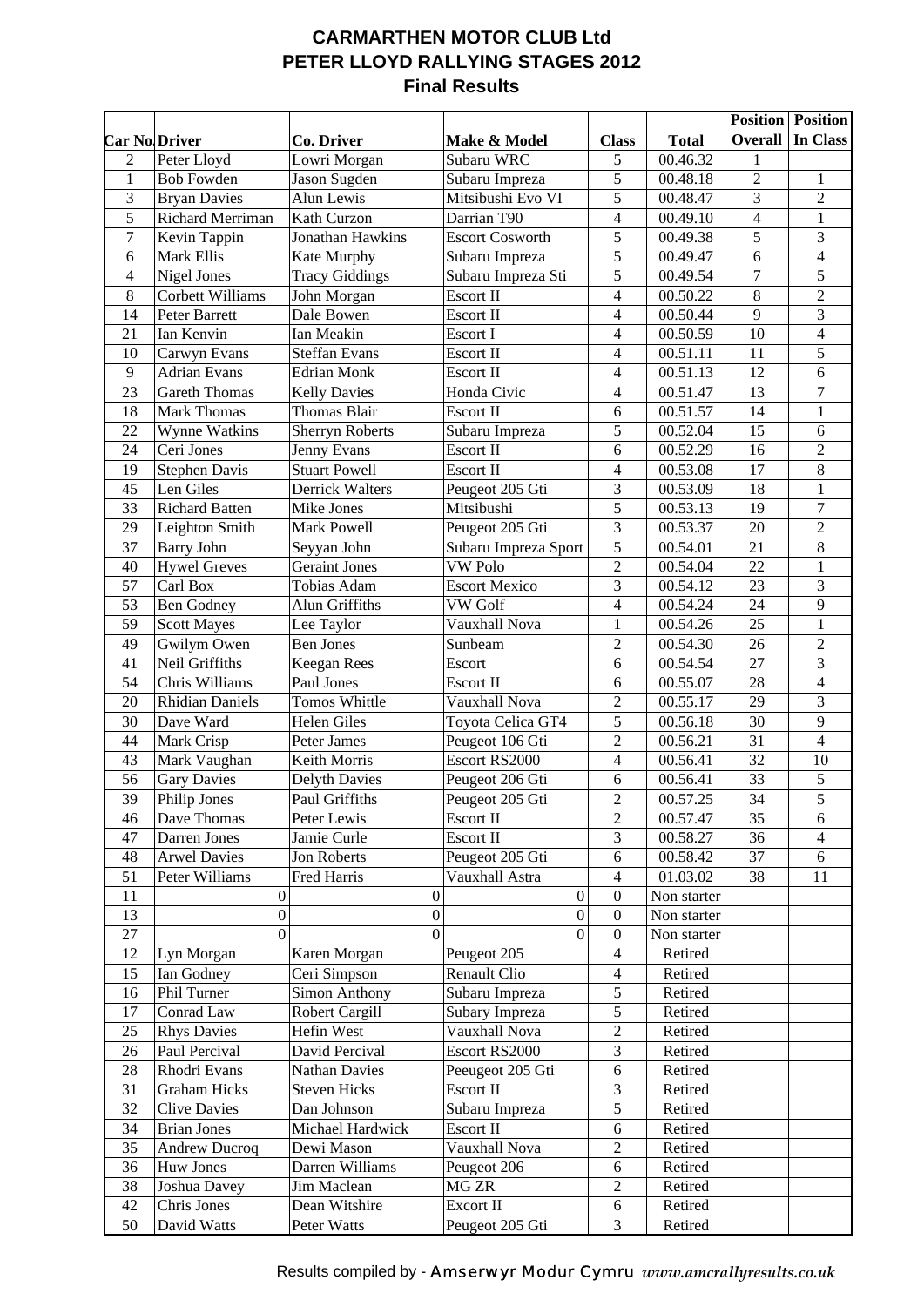# **CARMARTHEN MOTOR CLUB Ltd PETER LLOYD RALLYING STAGES 2012 Final Results**

|    |                      |               |                 |              |         | <b>Position   Position  </b> |
|----|----------------------|---------------|-----------------|--------------|---------|------------------------------|
|    | <b>Car No Driver</b> | Co. Driver    | Make & Model    | <b>Class</b> | Total   | <b>Overall</b> In Class      |
| 52 | <b>Sam Ducrog</b>    | Den Golding   | Vauxhall Nova   |              | Retired |                              |
| 55 | Dylan Thomas         | Owen Evans    | MG ZR           |              | Retired |                              |
| 58 | Aaron Jones          | Steffan Evans | Peugeot 205 Gti |              | Retired |                              |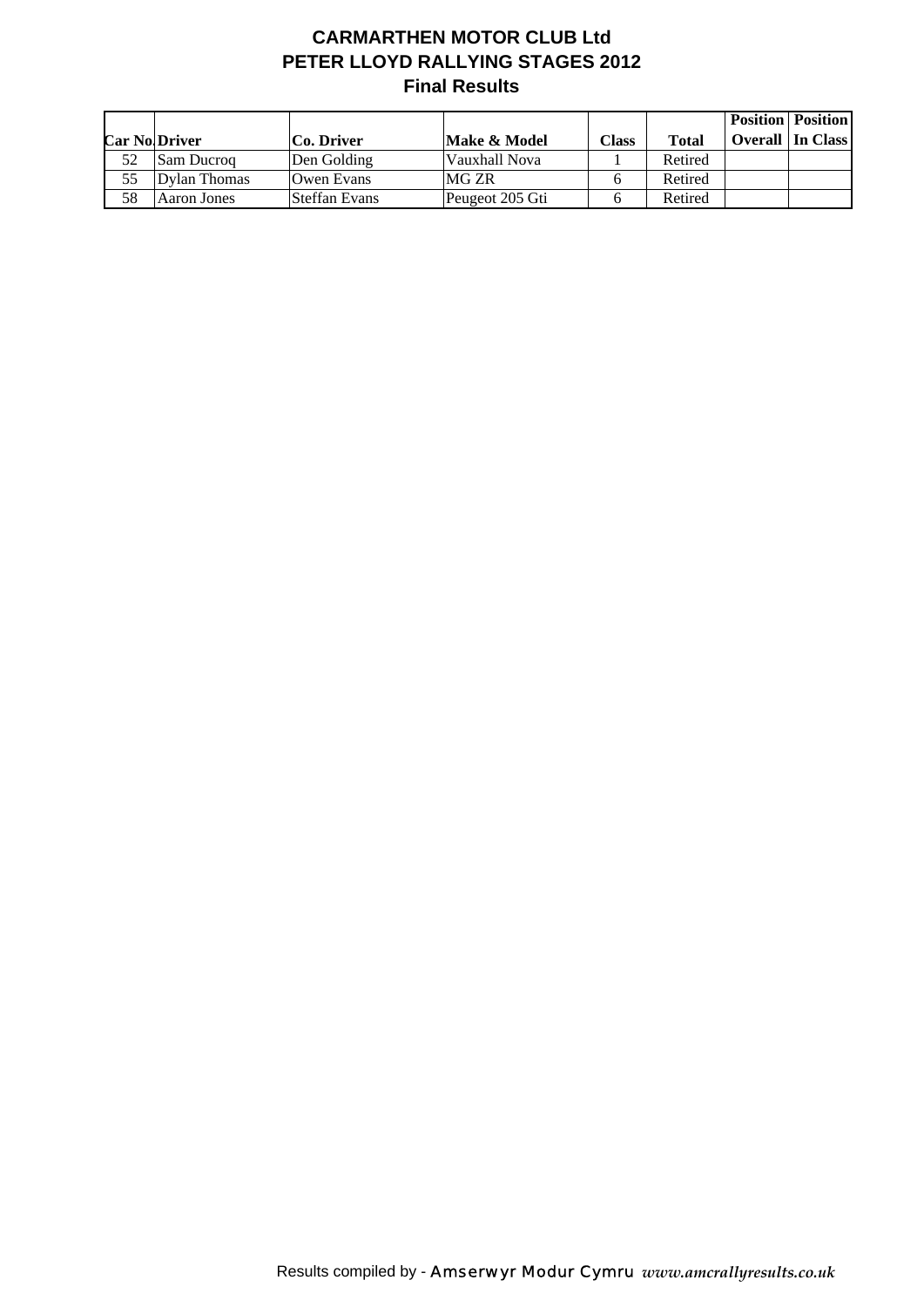#### **CARMARTHEN MOTOR CLUB Ltd PETER LLOYD RALLYING STAGES 2012 Results in Car No.Order**

|                      |                        |                        |                                      |                      |                |                |         |                |                     |                 | <b>Position</b> Position |
|----------------------|------------------------|------------------------|--------------------------------------|----------------------|----------------|----------------|---------|----------------|---------------------|-----------------|--------------------------|
| <b>Car No Driver</b> |                        | Co. Driver             |                                      | <b>Class Stage 1</b> | Stage 2        | Stage 3        | Stage 4 | Stage 5        | <b>Total</b>        | <b>Overall</b>  | In Class                 |
| $\mathbf{1}$         | <b>Bob Fowden</b>      | Jason Sugden           | 5                                    | 07.05                | 11.40          | 06.59          | 11.16   | 11.18          | 00.48.18            | $\overline{2}$  | 1                        |
| $\sqrt{2}$           | Peter Lloyd            | Lowri Morgan           | 5                                    | 06.57                | 11.13          | 06.41          | 10.58   | 10.43          | 00.46.32            | $\mathbf{1}$    |                          |
| 3                    | <b>Bryan Davies</b>    | Alun Lewis             | 5                                    | 07.25                | 11.52          | 06.57          | 11.20   | 11.13          | 00.48.47            | 3               | $\overline{2}$           |
| $\overline{4}$       | Nigel Jones            | <b>Tracy Giddings</b>  | 5                                    | 07.26                | 12.06          | 07.11          | 11.42   | 11.29          | 00.49.54            | $\overline{7}$  | 5                        |
| 5                    | Richard Merriman       | Kath Curzon            | 4                                    | 07.22                | 11.56          | 06.52          | 11.42   | 11.18          | 00.49.10            | $\overline{4}$  | $\mathbf{1}$             |
| 6                    | Mark Ellis             | Kate Murphy            | 5                                    | 07.15                | 12.09          | 07.02          | 11.47   | 11.34          | 00.49.47            | 6               | $\overline{4}$           |
| $\boldsymbol{7}$     | Kevin Tappin           | Jonathan Hawkins       | 5                                    | 07.22                | 12.08          | 07.05          | 11.44   | 11.19          | 00.49.38            | 5               | 3                        |
| $\,8\,$              | Corbett Williams       | John Morgan            | $\overline{4}$                       | 07.25                | 12.07          | 07.12          | 12.02   | 11.36          | 00.50.22            | 8               | $\boldsymbol{2}$         |
| 9                    | <b>Adrian Evans</b>    | <b>Edrian Monk</b>     | $\overline{4}$                       | 07.34                | 12.38          | 07.14          | 12.02   | 11.45          | 00.51.13            | 12              | 6                        |
| 10                   | Carwyn Evans           | Steffan Evans          | $\overline{4}$                       | 07.25                | 12.30          | 07.25          | 12.02   | 11.49          | 00.51.11            | 11              | $\overline{5}$           |
| 11                   | $\overline{0}$         |                        | $\boldsymbol{0}$<br>$\boldsymbol{0}$ | 00.00                | 00.00          | 00.00          | 00.00   | 00.00          | Non starter         |                 |                          |
| 12                   | Lyn Morgan             | Karen Morgan           | $\overline{4}$                       | 07.15                | 12.10          | 07.13          | 00.00   | 00.00          | Retired             |                 |                          |
| 13                   | $\overline{0}$         |                        | $\boldsymbol{0}$<br>$\boldsymbol{0}$ | 00.00                | 00.00          | 00.00          | 00.00   | 00.00          | Non starter         |                 |                          |
| 14                   | Peter Barrett          | Dale Bowen             | $\overline{4}$                       | 07.24                | 12.24          | 07.13          | 12.09   | 11.34          | 00.50.44            | 9               | 3                        |
| 15                   | Ian Godney             | Ceri Simpson           | $\overline{4}$                       | 07.22                | 00.00          | 00.00          | 00.00   | 00.00          | Retired             |                 |                          |
| 16                   | Phil Turner            | Simon Anthony          | 5                                    | 07.27                | 12.26          | 00.00          | 00.00   | 00.00          | Retired             |                 |                          |
| 17                   | Conrad Law             | <b>Robert Cargill</b>  | 5                                    | 07.48                | 12.47          | 07.34          | O.T.L.  | 12.32          | Retired             |                 |                          |
| 18                   | Mark Thomas            | Thomas Blair           | 6                                    | 07.39                | 12.30          | 07.25          | 12.16   | 12.07          | 00.51.57            | 14              | $\mathbf{1}$             |
| 19                   | <b>Stephen Davis</b>   | <b>Stuart Powell</b>   | $\overline{4}$                       | 07.31                | 12.51          | 07.46          | 12.40   | 12.20          | 00.53.08            | 17              | $8\,$                    |
| 20                   | <b>Rhidian Daniels</b> | Tomos Whittle          | $\overline{2}$                       | 07.53                | 13.05          | 10.00          | 12.12   | 12.07          | 00.55.17            | 29              | 3                        |
| 21                   | Ian Kenvin             | Ian Meakin             | $\overline{4}$                       | 07.32                | 12.40          | 07.11          | 11.57   | 11.39          | 00.50.59            | $\overline{10}$ | $\overline{4}$           |
| 22                   | Wynne Watkins          | <b>Sherryn Roberts</b> | 5                                    | 07.45                | 12.35          | 07.25          | 12.23   | 11.56          | 00.52.04            | 15              | $6\,$                    |
| 23                   | <b>Gareth Thomas</b>   | <b>Kelly Davies</b>    | $\overline{4}$                       | 07.33                | 12.44          | 07.17          | 12.24   | 11.49          | 00.51.47            | 13              | $\boldsymbol{7}$         |
| 24                   | Ceri Jones             | Jenny Evans            | 6                                    | 07.43                | 12.54          | 07.30          | 12.16   | 12.06          | 00.52.29            | 16              | $\overline{2}$           |
| 25                   | <b>Rhys Davies</b>     | Hefin West             | $\overline{2}$                       | 07.37                | 12.44          | 07.32          | 13.07   | 00.00          | Retired             |                 |                          |
| 26                   | Paul Percival          | David Percival         | 3                                    | 08.23                | 00.00          | 00.00          | 00.00   | 00.00          | Retired             |                 |                          |
| 27                   | $\overline{0}$         |                        | $\boldsymbol{0}$<br>$\boldsymbol{0}$ | 00.00                | 00.00          | 00.00          | 00.00   | 00.00          | Non starter         |                 |                          |
| 28                   | Rhodri Evans           | <b>Nathan Davies</b>   | 6                                    | 08.07                | 13.11          | 07.54          | 13.04   | 00.00          | Retired             |                 |                          |
| 29                   | Leighton Smith         | <b>Mark Powell</b>     | 3                                    | 08.04                | 12.53          | 07.28          | 12.32   | 12.40          | 00.53.37            | 20              | $\overline{2}$           |
| 30                   | Dave Ward              | Helen Giles            | 5                                    | 08.08                | 13.14          | 07.47          | 14.26   | 12.43          | 00.56.18            | 30              | 9                        |
| 31                   | <b>Graham Hicks</b>    | <b>Steven Hicks</b>    | 3                                    | 08.01                | 13.41          | 07.54          | 12.40   | 00.00          | Retired             |                 |                          |
| 32                   | <b>Clive Davies</b>    | Dan Johnson            | 5                                    |                      |                |                | 00.00   |                |                     |                 |                          |
| 33                   | <b>Richard Batten</b>  | Mike Jones             | 5                                    | 00.00<br>07.39       | 00.00<br>12.55 | 00.00<br>07.34 | 13.03   | 00.00<br>12.02 | Retired<br>00.53.13 | 19              | $\tau$                   |
| 34                   |                        | Michael Hardwick       | 6                                    | 08.07                | 00.00          | 00.00          | 00.00   | 00.00          |                     |                 |                          |
|                      | <b>Brian Jones</b>     |                        |                                      |                      |                |                |         |                | Retired             |                 |                          |
| 35                   | <b>Andrew Ducroq</b>   | Dewi Mason             | $\sqrt{2}$                           | 00.00                | 00.00          | 00.00          | 00.00   | 00.00          | Retired             |                 |                          |
| 36                   | Huw Jones              | Darren Williams        | 6                                    | 08.09                | 00.00          | 00.00          | 00.00   | 00.00          | Retired             |                 |                          |
| 37                   | <b>Barry John</b>      | Seyyan John            | 5                                    | 08.17                | 13.03          | 07.37          | 12.41   | 12.23          | 00.54.01            | 21              | $\,8\,$                  |
| 38                   | Joshua Davey           | Jim Maclean            | $\overline{2}$                       | 07.42                | 18.00          | 00.00          | 00.00   | 00.00          | Retired             |                 |                          |
| 39                   | Philip Jones           | Paul Griffiths         | $\sqrt{2}$                           | 08.35                | 13.18          | 08.20          | 13.52   | 13.20          | 00.57.25            | 34              | 5                        |
| 40                   | <b>Hywel Greves</b>    | <b>Geraint Jones</b>   | $\overline{2}$                       | 07.55                | 13.02          | 07.44          | 12.44   | 12.39          | 00.54.04            | 22              | $\mathbf{1}$             |
| 41                   | Neil Griffiths         | <b>Keegan Rees</b>     | $\epsilon$                           | 08.00                | 13.17          | 07.41          | 13.00   | 12.56          | 00.54.54            | 27              | 3                        |
| 42                   | Chris Jones            | Dean Witshire          | 6                                    | 07.54                | 13.09          | 07.50          | 13.17   | 00.00          | Retired             |                 |                          |
| 43                   | Mark Vaughan           | Keith Morris           | $\overline{\mathcal{L}}$             | 08.23                | 14.06          | 08.00          | 13.26   | 12.46          | 00.56.41            | 32              | 10                       |
| 44                   | Mark Crisp             | Peter James            | $\overline{2}$                       | 08.25                | 13.48          | 07.57          | 13.15   | 12.56          | 00.56.21            | 31              | $\overline{4}$           |
| 45                   | Len Giles              | Derrick Walters        | $\mathfrak{Z}$                       | 07.47                | 12.53          | 07.31          | 12.43   | 12.15          | 00.53.09            | 18              | $\mathbf{1}$             |
| 46                   | Dave Thomas            | Peter Lewis            | $\overline{2}$                       | 07.43                | 13.09          | 07.37          | 16.59   | 12.19          | 00.57.47            | 35              | $\sqrt{6}$               |
| 47                   | Darren Jones           | Jamie Curle            | $\mathfrak{Z}$                       | 08.39                | 14.12          | 08.19          | 13.50   | 13.27          | 00.58.27            | 36              | $\overline{4}$           |
| 48                   | <b>Arwel Davies</b>    | Jon Roberts            | 6                                    | 08.34                | 13.51          | 08.24          | 13.54   | 13.59          | 00.58.42            | 37              | $6\,$                    |
| 49                   | Gwilym Owen            | Ben Jones              | $\overline{2}$                       | 08.09                | 13.18          | 07.37          | 12.49   | 12.37          | 00.54.30            | 26              | $\overline{2}$           |
| 50                   | David Watts            | Peter Watts            | $\mathfrak{Z}$                       | 08.02                | O.T.L.         | 07.51          | 00.00   | 00.00          | Retired             |                 |                          |
| 51                   | Peter Williams         | Fred Harris            | $\overline{\mathcal{L}}$             | 10.00                | 16.11          | 08.47          | 14.19   | 13.45          | 01.03.02            | 38              | 11                       |
| 52                   | Sam Ducroq             | Den Golding            | $\mathbf{1}$                         | 08.30                | 13.59          | 00.00          | 00.00   | 00.00          | Retired             |                 |                          |
| 53                   | <b>Ben Godney</b>      | Alun Griffiths         | 4                                    | 08.02                | 13.20          | 07.41          | 12.49   | 12.32          | 00.54.24            | 24              | $\overline{9}$           |
| 54                   | Chris Williams         | Paul Jones             | 6                                    | 08.21                | 13.25          | 07.54          | 12.56   | 12.31          | 00.55.07            | 28              | $\overline{4}$           |
| 55                   | <b>Dylan Thomas</b>    | Owen Evans             | 6                                    | 08.14                | 00.00          | 00.00          | 00.00   | 00.00          | Retired             |                 |                          |
| 56                   | <b>Gary Davies</b>     | <b>Delyth Davies</b>   | 6                                    | 08.39                | 13.37          | 08.09          | 13.17   | 12.59          | 00.56.41            | 33              | $\sqrt{5}$               |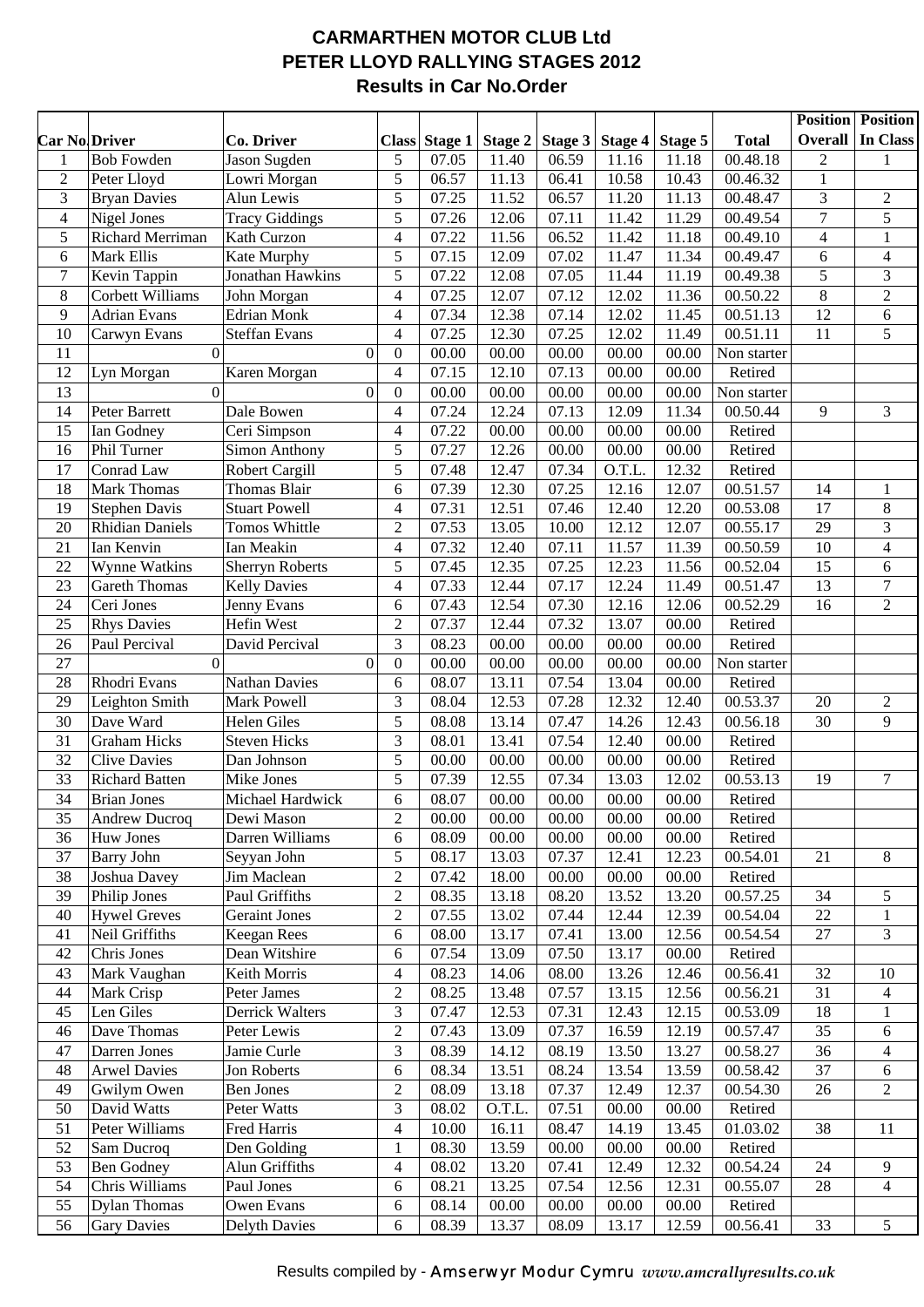## **CARMARTHEN MOTOR CLUB Ltd PETER LLOYD RALLYING STAGES 2012 Results in Car No.Order**

|    |                      |               |       |       |       |       |                                                       |              |                | <b>Position   Position  </b> |
|----|----------------------|---------------|-------|-------|-------|-------|-------------------------------------------------------|--------------|----------------|------------------------------|
|    | <b>Car No Driver</b> | Co. Driver    |       |       |       |       | Class Stage 1   Stage 2   Stage 3   Stage 4   Stage 5 | <b>Total</b> | <b>Overall</b> | In Class                     |
| 57 | Carl Box             | Tobias Adam   | 08.02 | 13.24 | 07.40 | 12.42 | 12.24                                                 | 00.54.12     | 23             |                              |
| 58 | Aaron Jones          | Steffan Evans | 08.20 | 00.00 | 00.00 | 00.00 | 00.00                                                 | Retired      |                |                              |
| 59 | <b>Scott Mayes</b>   | Lee Taylor    | 07.53 | 13.15 | 07.42 | 12.47 | 12.49                                                 | 00.54.26     | 25             |                              |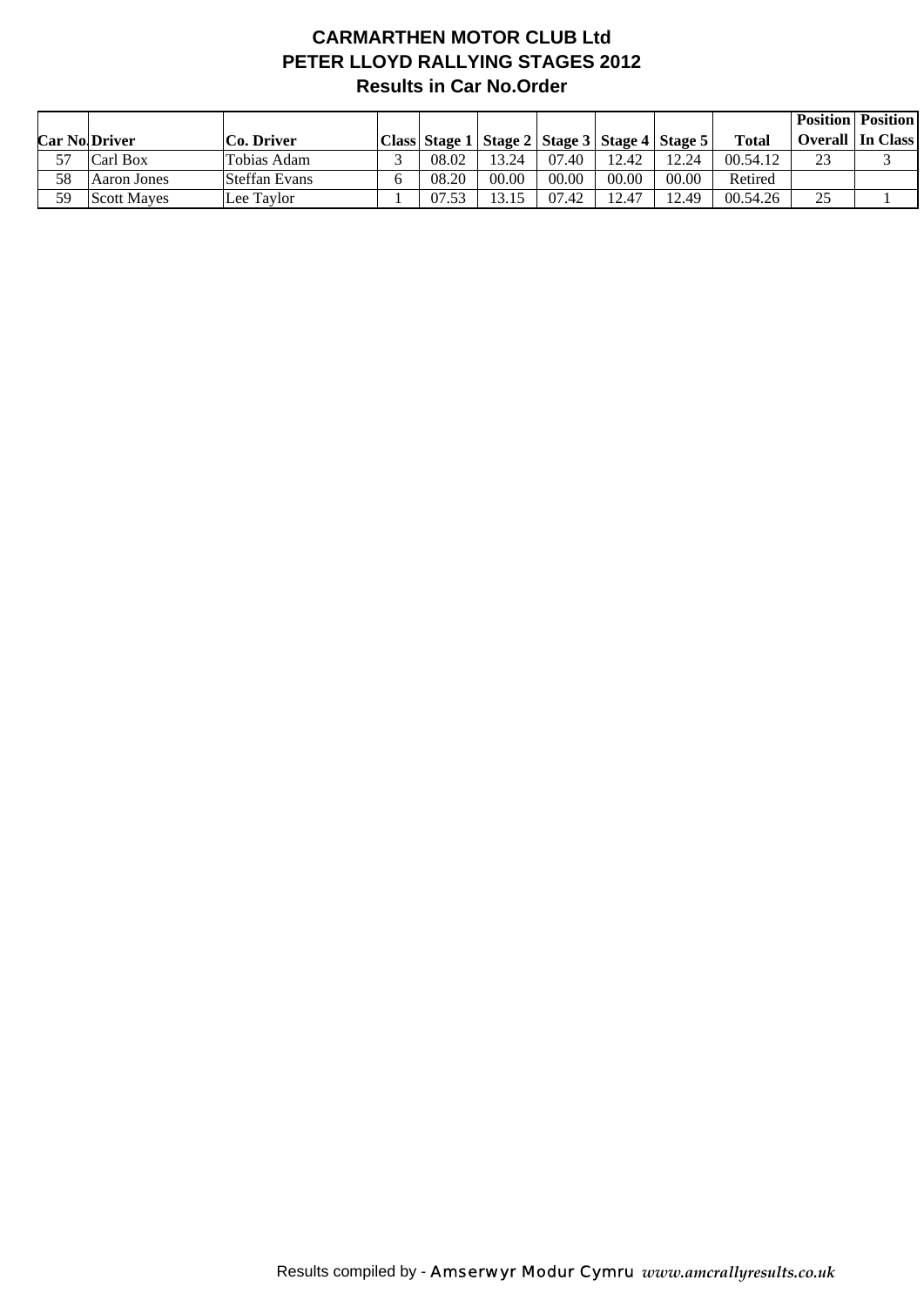## **CARMARTHEN MOTOR CLUB Ltd PETER LLOYD RALLYING STAGES 2012 Results in Class Order**

|                       |                    |                   |               |              |              | <b>Position</b> | <b>Position In</b> |
|-----------------------|--------------------|-------------------|---------------|--------------|--------------|-----------------|--------------------|
| <b>Car No. Driver</b> |                    | <b>Co. Driver</b> | Make & Model  | <b>Class</b> | <b>Total</b> | <b>Overall</b>  | <b>Class</b>       |
| 59                    | <b>Scott Mayes</b> | Lee Taylor        | Vauxhall Nova |              | 00.54.26     | 25              |                    |
| 52                    | <b>Sam Ducrog</b>  | Den Golding       | Vauxhall Nova |              | Retired      |                 |                    |

|                       |                        |                      |                 |                |              | <b>Position</b> | <b>Position In</b> |
|-----------------------|------------------------|----------------------|-----------------|----------------|--------------|-----------------|--------------------|
| <b>Car No. Driver</b> |                        | Co. Driver           | Make & Model    | Class          | <b>Total</b> | <b>Overall</b>  | <b>Class</b>       |
| 40                    | <b>Hywel Greves</b>    | <b>Geraint Jones</b> | <b>VW Polo</b>  | $\overline{2}$ | 00.54.04     | 22              |                    |
| 49                    | Gwilym Owen            | Ben Jones            | Sunbeam         | 2              | 00.54.30     | 26              |                    |
| 20                    | <b>Rhidian Daniels</b> | Tomos Whittle        | Vauxhall Nova   | 2              | 00.55.17     | 29              |                    |
| 44                    | Mark Crisp             | Peter James          | Peugeot 106 Gti | 2              | 00.56.21     | 31              |                    |
| 39                    | <b>Philip Jones</b>    | Paul Griffiths       | Peugeot 205 Gti | 2              | 00.57.25     | 34              |                    |
| 46                    | Dave Thomas            | Peter Lewis          | Escort II       | 2              | 00.57.47     | 35              | n                  |
| 25                    | <b>Rhys Davies</b>     | Hefin West           | Vauxhall Nova   | 2              | Retired      |                 |                    |
| 35                    | <b>Andrew Ducroq</b>   | Dewi Mason           | Vauxhall Nova   | 2              | Retired      |                 |                    |
| 38                    | Joshua Davey           | Jim Maclean          | MG ZR           | 2              | Retired      |                 |                    |

|                       |                     |                     |                      |              |              | <b>Position</b> | <b>Position In</b> |
|-----------------------|---------------------|---------------------|----------------------|--------------|--------------|-----------------|--------------------|
| <b>Car No. Driver</b> |                     | Co. Driver          | Make & Model         | <b>Class</b> | <b>Total</b> | <b>Overall</b>  | <b>Class</b>       |
| 45                    | Len Giles           | Derrick Walters     | Peugeot 205 Gti      |              | 00.53.09     | 18              |                    |
| 29                    | Leighton Smith      | <b>Mark Powell</b>  | Peugeot 205 Gti      |              | 00.53.37     | 20              |                    |
| 57                    | Carl Box            | Tobias Adam         | <b>Escort Mexico</b> |              | 00.54.12     | 23              |                    |
| 47                    | Darren Jones        | Jamie Curle         | <b>Escort II</b>     |              | 00.58.27     | 36              |                    |
| 26                    | Paul Percival       | David Percival      | Escort RS2000        |              | Retired      |                 |                    |
| 31                    | <b>Graham Hicks</b> | <b>Steven Hicks</b> | Escort II            |              | Retired      |                 |                    |
| 50                    | David Watts         | Peter Watts         | Peugeot 205 Gti      |              | Retired      |                 |                    |

|                       |                         |                      |                     |              |              | <b>Position</b> | <b>Position In</b> |
|-----------------------|-------------------------|----------------------|---------------------|--------------|--------------|-----------------|--------------------|
| <b>Car No. Driver</b> |                         | Co. Driver           | Make & Model        | <b>Class</b> | <b>Total</b> | <b>Overall</b>  | <b>Class</b>       |
| 5                     | <b>Richard Merriman</b> | Kath Curzon          | Darrian T90         | 4            | 00.49.10     | 4               |                    |
| 8                     | Corbett Williams        | John Morgan          | Escort II           | 4            | 00.50.22     | 8               |                    |
| 14                    | Peter Barrett           | Dale Bowen           | Escort II           | 4            | 00.50.44     | 9               |                    |
| 21                    | Ian Kenvin              | Ian Meakin           | Escort I            | 4            | 00.50.59     | 10              | 4                  |
| 10                    | Carwyn Evans            | <b>Steffan Evans</b> | Escort II           | 4            | 00.51.11     | 11              |                    |
| 9                     | <b>Adrian Evans</b>     | <b>Edrian Monk</b>   | Escort II           | 4            | 00.51.13     | 12              | 6                  |
| 23                    | <b>Gareth Thomas</b>    | <b>Kelly Davies</b>  | Honda Civic         | 4            | 00.51.47     | 13              |                    |
| 19                    | <b>Stephen Davis</b>    | <b>Stuart Powell</b> | Escort II           | 4            | 00.53.08     | 17              | 8                  |
| 53                    | <b>Ben Godney</b>       | Alun Griffiths       | VW Golf             | 4            | 00.54.24     | 24              | 9                  |
| 43                    | Mark Vaughan            | Keith Morris         | Escort RS2000       | 4            | 00.56.41     | 32              | 10                 |
| 51                    | Peter Williams          | Fred Harris          | Vauxhall Astra      | 4            | 01.03.02     | 38              | 11                 |
| 12                    | Lyn Morgan              | Karen Morgan         | Peugeot 205         | 4            | Retired      |                 |                    |
| 15                    | Ian Godney              | Ceri Simpson         | <b>Renault Clio</b> | 4            | Retired      |                 |                    |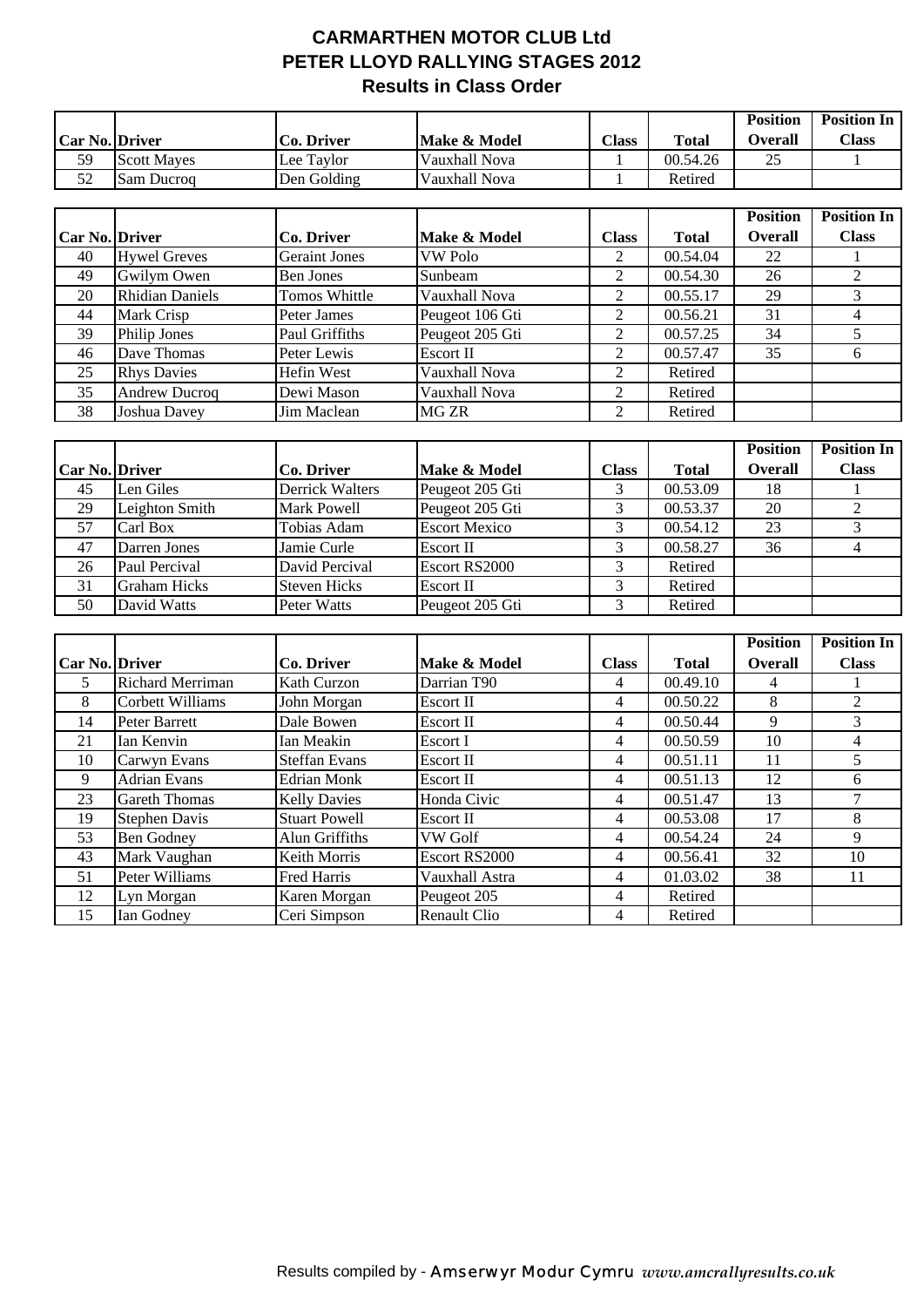## **CARMARTHEN MOTOR CLUB Ltd PETER LLOYD RALLYING STAGES 2012 Results in Class Order**

|                       |                       |                        |                        |              |              | <b>Position</b> | <b>Position In</b> |
|-----------------------|-----------------------|------------------------|------------------------|--------------|--------------|-----------------|--------------------|
| <b>Car No. Driver</b> |                       | Co. Driver             | Make & Model           | <b>Class</b> | <b>Total</b> | <b>Overall</b>  | <b>Class</b>       |
| 2                     | Peter Lloyd           | Lowri Morgan           | Subaru WRC             | 5.           | 00.46.32     |                 |                    |
|                       | <b>Bob Fowden</b>     | Jason Sugden           | Subaru Impreza         | 5.           | 00.48.18     | $\overline{2}$  |                    |
| 3                     | <b>Bryan Davies</b>   | Alun Lewis             | Mitsibushi Evo VI      | 5            | 00.48.47     | 3               |                    |
| 7                     | Kevin Tappin          | Jonathan Hawkins       | <b>Escort Cosworth</b> | 5            | 00.49.38     | 5               | 3                  |
| 6                     | Mark Ellis            | Kate Murphy            | Subaru Impreza         | 5            | 00.49.47     | 6               | 4                  |
| 4                     | Nigel Jones           | <b>Tracy Giddings</b>  | Subaru Impreza Sti     | 5            | 00.49.54     | 7               |                    |
| 22                    | Wynne Watkins         | <b>Sherryn Roberts</b> | Subaru Impreza         | 5            | 00.52.04     | 15              | 6                  |
| 33                    | <b>Richard Batten</b> | Mike Jones             | Mitsibushi             | 5            | 00.53.13     | 19              |                    |
| 37                    | Barry John            | Seyyan John            | Subaru Impreza Sport   | 5            | 00.54.01     | 21              |                    |
| 30                    | Dave Ward             | <b>Helen Giles</b>     | Toyota Celica GT4      | 5            | 00.56.18     | 30              | 9                  |
| 16                    | Phil Turner           | Simon Anthony          | Subaru Impreza         | 5            | Retired      |                 |                    |
| 17                    | Conrad Law            | <b>Robert Cargill</b>  | Subary Impreza         | 5            | Retired      |                 |                    |
| 32                    | <b>Clive Davies</b>   | Dan Johnson            | Subaru Impreza         | 5            | Retired      |                 |                    |

|                       |                     |                      |                  |              |              | <b>Position</b> | <b>Position In</b> |
|-----------------------|---------------------|----------------------|------------------|--------------|--------------|-----------------|--------------------|
| <b>Car No. Driver</b> |                     | Co. Driver           | Make & Model     | <b>Class</b> | <b>Total</b> | <b>Overall</b>  | <b>Class</b>       |
| 18                    | <b>Mark Thomas</b>  | Thomas Blair         | Escort II        | 6            | 00.51.57     | 14              |                    |
| 24                    | Ceri Jones          | Jenny Evans          | Escort II        | 6            | 00.52.29     | 16              |                    |
| 41                    | Neil Griffiths      | Keegan Rees          | Escort           | 6            | 00.54.54     | 27              | 3                  |
| 54                    | Chris Williams      | Paul Jones           | Escort II        | 6            | 00.55.07     | 28              | 4                  |
| 56                    | <b>Gary Davies</b>  | <b>Delyth Davies</b> | Peugeot 206 Gti  | 6            | 00.56.41     | 33              |                    |
| 48                    | <b>Arwel Davies</b> | Jon Roberts          | Peugeot 205 Gti  | 6            | 00.58.42     | 37              | 6                  |
| 28                    | Rhodri Evans        | <b>Nathan Davies</b> | Peeugeot 205 Gti | 6            | Retired      |                 |                    |
| 34                    | <b>Brian Jones</b>  | Michael Hardwick     | Escort II        | 6            | Retired      |                 |                    |
| 36                    | Huw Jones           | Darren Williams      | Peugeot 206      | 6            | Retired      |                 |                    |
| 42                    | Chris Jones         | Dean Witshire        | Excort II        | 6            | Retired      |                 |                    |
| 55                    | <b>Dylan Thomas</b> | Owen Evans           | MG ZR            | 6            | Retired      |                 |                    |
| 58                    | <b>Aaron Jones</b>  | <b>Steffan Evans</b> | Peugeot 205 Gti  | 6            | Retired      |                 |                    |

|                       |                       |                      |              |              |              | <b>Position</b> | <b>Position In</b> |
|-----------------------|-----------------------|----------------------|--------------|--------------|--------------|-----------------|--------------------|
| <b>Car No. Driver</b> |                       | Co. Driver           | Make & Model | <b>Class</b> | <b>Total</b> | <b>Overall</b>  | <b>Class</b>       |
| 62                    | <b>Meirion Evans</b>  | Arwel Jenkins        | Nissan Micra |              | 00.56.04     |                 |                    |
| 65                    | <b>Niall Moroney</b>  | <b>Elgan Davies</b>  | Nissan Micra |              | 00.56.22     | $\overline{2}$  |                    |
| 66                    | Daniel Lewis          | Gareth Short         | Peugeot 107  |              | 00.56.43     | 3               |                    |
| 63                    | Lloyd Morgan          | Vince Mosley         | Nissan Micra |              | 00.57.01     | 4               |                    |
| 70                    | <b>James Williams</b> | <b>Eurig Davies</b>  | Nissan Micra |              | 00.58.20     | 5               |                    |
| 67                    | Jordan Gullick        | Dale Clatworthy      | Nissan Micra |              | 00.59.06     | 6               |                    |
| 68                    | Paul Singh            | <b>Steve Harris</b>  | Nissan Micra |              | 01.07.18     | 7               | 6                  |
| 60                    | Alexander Vassallo    | Janice Moore         | Citroed C1   |              | Retired      |                 |                    |
| 61                    | Geroge Lepley         | Jonathan Jackson     | Nissan Micra |              | Retired      |                 |                    |
| 64                    | Josh Cornwell         | <b>Richard Bliss</b> | Nissan Micra |              | Retired      |                 |                    |
| 69                    | Corey Marsh           | Mark Lewis           | Nissan Micra |              | Retired      |                 |                    |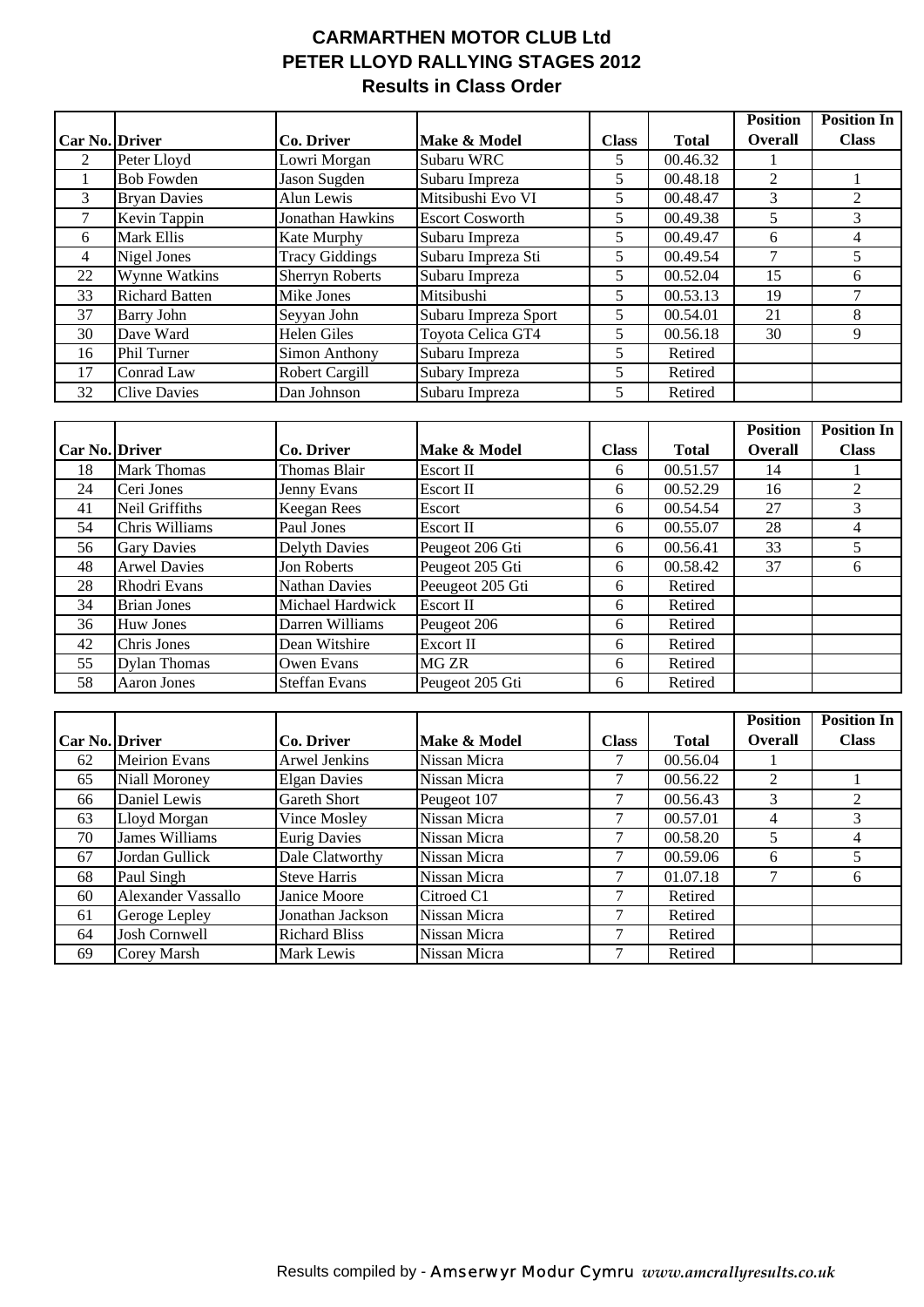# **CARMARTHEN MOTOR CLUB Ltd PETER LLOYD RALLYING STAGES 2012 Top Ten Stage Times**

| Car No.        | <b>Stage 1</b> | Car No. | <b>Stage 2</b> |
|----------------|----------------|---------|----------------|
| $\overline{2}$ | 06.57          | 2       | 11.13          |
|                | 07.05          |         | 11.40          |
| 6              | 07.15          | 3       | 11.52          |
| 12             | 07.15          | 5       | 11.56          |
| 5              | 07.22          | 4       | 12.06          |
| 7              | 07.22          | 8       | 12.07          |
| 15             | 07.22          | 7       | 12.08          |
| 14             | 07.24          | 6       | 12.09          |
| 3              | 07.25          | 12      | 12.10          |
| 8              | 07.25          | 14      | 12.24          |

| r No.          | <b>Stage 1</b> | Car No. | <b>Stage 2</b> |
|----------------|----------------|---------|----------------|
| 2              | 06.57          | 2       | 11.13          |
| $\mathbf{1}$   | 07.05          | 1       | 11.40          |
| 6              | 07.15          | 3       | 11.52          |
| 12             | 07.15          | 5       | 11.56          |
| 5              | 07.22          | 4       | 12.06          |
| $\overline{7}$ | 07.22          | 8       | 12.07          |
| 15             | 07.22          | 7       | 12.08          |
| 14             | 07.24          | 6       | 12.09          |
| 3              | 07.25          | 12      | 12.10          |
| 8              | 07.25          | 14      | 12.24          |

| Car No. | <b>Stage 3</b> |
|---------|----------------|
| 2       | 06.41          |
| 5       | 06.52          |
| 3       | 06.57          |
| 1       | 06.59          |
| 6       | 07.02          |
| 7       | 07.05          |
| 21      | 07.11          |
| 4       | 07.11          |
| 8       | 07.12          |
| 12      | 07.13          |

| Car No. | Stage 4 | Car No. | <b>Stage 5</b> |
|---------|---------|---------|----------------|
| 2       | 10.58   | 2       | 10.43          |
|         | 11.16   | 3       | 11.13          |
| 3       | 11.20   | 1       | 11.18          |
| 5       | 11.42   | 5       | 11.18          |
| 4       | 11.42   | 7       | 11.19          |
| 7       | 11.44   | 4       | 11.29          |
| 6       | 11.47   | 6       | 11.34          |
| 21      | 11.57   | 14      | 11.34          |
| 8       | 12.02   | 8       | 11.36          |
| 9       | 12.02   | 21      | 11.39          |

| r No.          | <b>Stage 4</b> | Car No. | <b>Stage 5</b> |
|----------------|----------------|---------|----------------|
| 2              | 10.58          | 2       | 10.43          |
| -1             | 11.16          | 3       | 11.13          |
| 3              | 11.20          | 1       | 11.18          |
| 5              | 11.42          | 5       | 11.18          |
| $\overline{4}$ | 11.42          | 7       | 11.19          |
| $\overline{7}$ | 11.44          | 4       | 11.29          |
| 6              | 11.47          | 6       | 11.34          |
| 21             | 11.57          | 14      | 11.34          |
| 8              | 12.02          | 8       | 11.36          |
| 9              | 12.02          | 21      | 11.39          |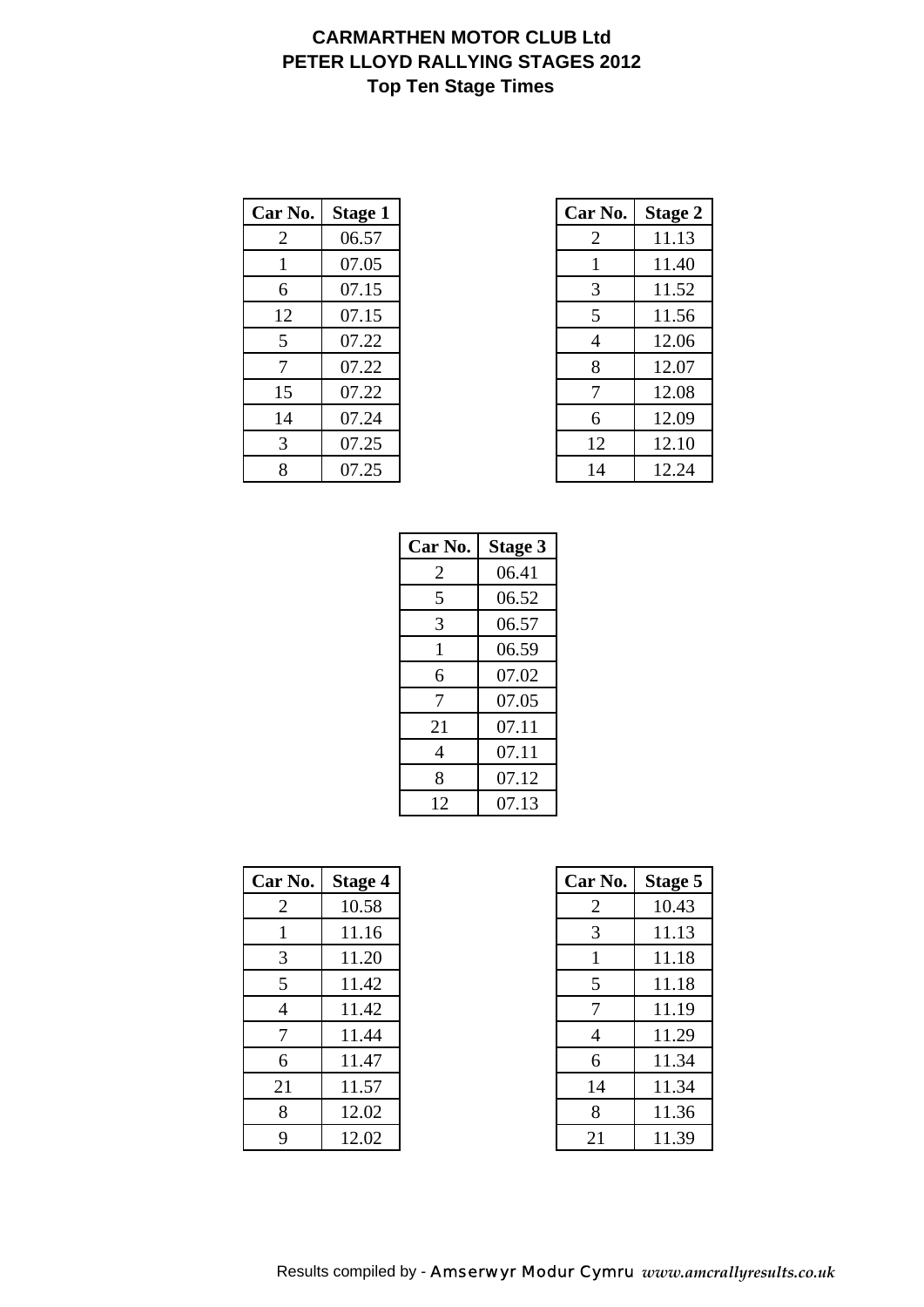#### **CARMARTHEN MOTOR CLUB Ltd PETER LLOYD RALLYING STAGES 2012 Final Results Juniors**

|    |                      |                      |              |   |               |        |       |                                               |       |       |              | <b>Position</b> | <b>Position</b> |
|----|----------------------|----------------------|--------------|---|---------------|--------|-------|-----------------------------------------------|-------|-------|--------------|-----------------|-----------------|
|    | <b>Car No Driver</b> | Co. Driver           | Make & Model |   | Class Stage 1 |        |       | Stage 2   Stage 3   Stage 4   Stage 5   Other |       |       | <b>Total</b> | <b>Overall</b>  | In Class        |
| 62 | <b>Meirion Evans</b> | Arwel Jenkins        | Nissan Micra | − | 08.20         | 13.31  | 08.10 | 13.09                                         | 12.54 | 00.00 | 00.56.04     |                 |                 |
| 65 | Niall Moroney        | <b>Elgan Davies</b>  | Nissan Micra |   | 08.22         | 13.39  | 08.00 | 13.10                                         | 13.11 | 00.00 | 00.56.22     | 2               |                 |
| 66 | Daniel Lewis         | Gareth Short         | Peugeot 107  |   | 08.20         | 13.47  | 08.02 | 13.22                                         | 13.12 | 00.00 | 00.56.43     | 3               | 2               |
| 63 | Lloyd Morgan         | Vince Mosley         | Nissan Micra |   | 09.00         | 13.56  | 08.03 | 13.03                                         | 12.59 | 00.00 | 00.57.01     | 4               | 3               |
| 70 | James Williams       | <b>Eurig Davies</b>  | Nissan Micra |   | 08.46         | 14.18  | 08.15 | 13.39                                         | 13.22 | 00.00 | 00.58.20     | 5               | $\overline{4}$  |
| 67 | Jordan Gullick       | Dale Clatworthy      | Nissan Micra | − | 08.53         | 14.18  | 08.27 | 13.48                                         | 13.40 | 00.00 | 00.59.06     | 6               | 5               |
| 68 | Paul Singh           | <b>Steve Harris</b>  | Nissan Micra |   | 08.41         | 16.36  | 08.28 | 19.35                                         | 13.58 | 00.00 | 01.07.18     | 7               | 6               |
| 60 | Alexander Vassallo   | Janice Moore         | Citroen C1   |   | 08.06         | O.T.L. | 00.00 | 00.00                                         | 00.00 | 00.00 | Retired      |                 |                 |
| 61 | George Lepley        | Jonathan Jackson     | Nissan Micra |   | 08.22         | O.T.L. | 00.00 | 00.00                                         | 00.00 | 00.00 | Retired      |                 |                 |
| 64 | Josh Cornwell        | <b>Richard Bliss</b> | Nissan Micra |   | 08.33         | 13.42  | 08.09 | 14.44                                         | 00.00 | 00.00 | Retired      |                 |                 |
| 69 | Corey Marsh          | Mark Lewis           | Nissan Micra |   | 09.18         | 15.18  | 08.50 | 14.32                                         | 00.00 | 00.00 | Retired      |                 |                 |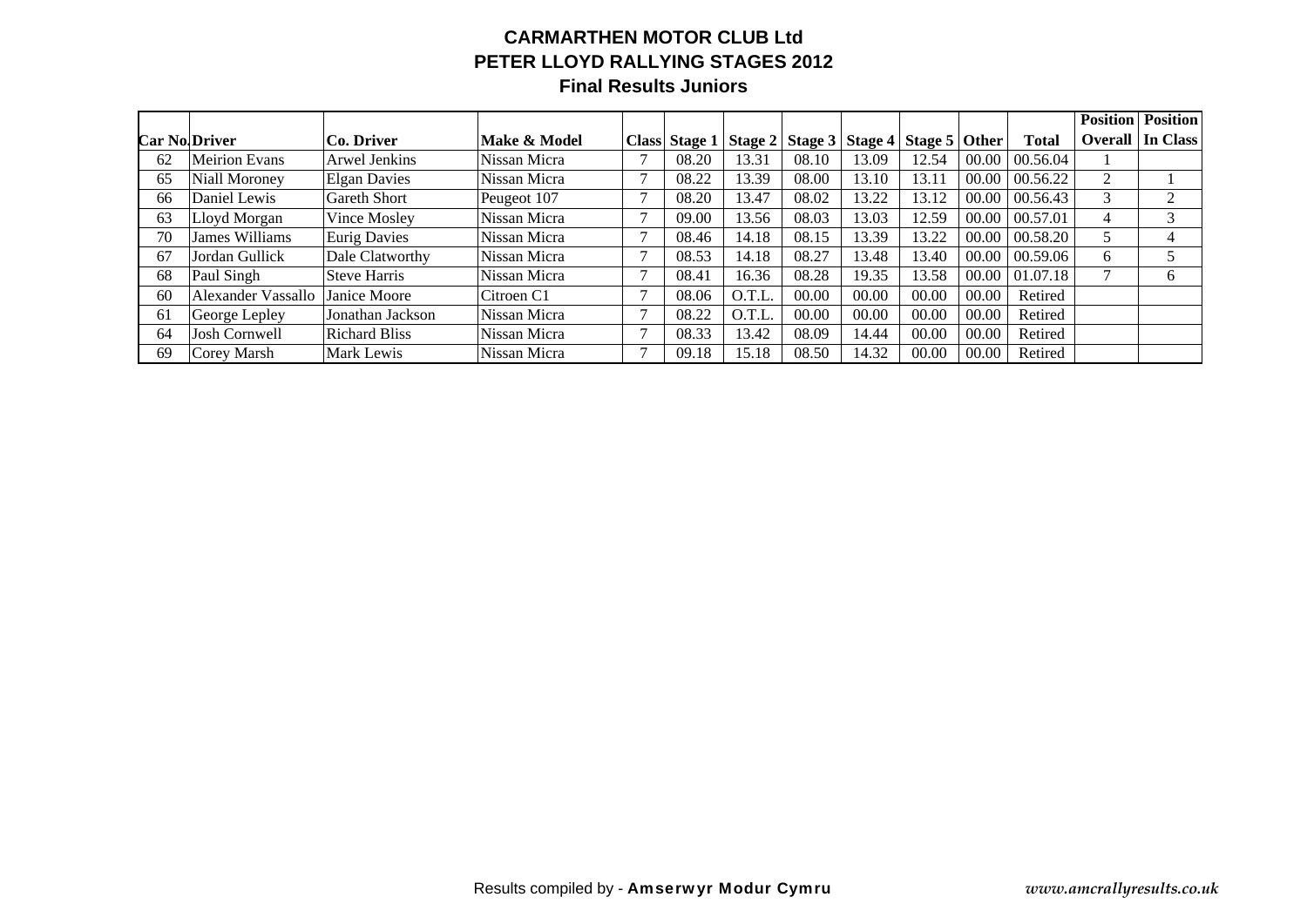# **CARMARTHEN MOTOR CLUB Ltd PETER LLOYD RALLYING STAGES 2012 Top Ten Stage Times**

| Car No. | Stage 1 | Car No. | <b>Stage 2</b> |
|---------|---------|---------|----------------|
| 60      | 08.06   | 62      | 13.31          |
| 62      | 08.20   | 65      | 13.39          |
| 66      | 08.20   | 66      | 13.47          |
| 61      | 08.22   | 64      | 13.42          |
| 65      | 08.22   | 63      | 13.56          |
| 64      | 08.33   | 70      | 14.18          |
| 68      | 08.41   | 67      | 14.18          |
| 70      | 08.46   | 69      | 15.18          |
| 67      | 08.53   | 68      | 16.36          |
| 63      | 09.00   |         |                |

| r No. | <b>Stage 1</b> | Car No. | <b>Stage 2</b> |
|-------|----------------|---------|----------------|
| 60    | 08.06          | 62      | 13.31          |
| 62    | 08.20          | 65      | 13.39          |
| 66    | 08.20          | 66      | 13.47          |
| 61    | 08.22          | 64      | 13.42          |
| 65    | 08.22          | 63      | 13.56          |
| 64    | 08.33          | 70      | 14.18          |
| 68    | 08.41          | 67      | 14.18          |
| 70    | 08.46          | 69      | 15.18          |
| 67    | 08.53          | 68      | 16.36          |
| 63    | 09.00          |         |                |

| Car No. | <b>Stage 3</b> |
|---------|----------------|
| 62      | 08.10          |
| 65      | 08.00          |
| 66      | 08.02          |
| 64      | 08.09          |
| 63      | 08.03          |
| 70      | 08.15          |
| 67      | 08.27          |
| 69      | 08.50          |
| 68      | 08.28          |
|         |                |

| Car No. | Stage 3 | Car No. | <b>Stage 4</b> | Car No. | <b>Stage 5</b> |
|---------|---------|---------|----------------|---------|----------------|
| 62      | 08.10   | 62      | 13.09          | 62      | 12.54          |
| 65      | 08.00   | 65      | 13.10          | 65      | 13.11          |
| 66      | 08.02   | 66      | 13.22          | 66      | 13.12          |
| 64      | 08.09   | 63      | 13.03          | 63      | 12.59          |
| 63      | 08.03   | 70      | 13.39          | 70      | 13.22          |
| 70      | 08.15   | 64      | 14.44          | 67      | 13.40          |
| 67      | 08.27   | 67      | 13.48          | 68      | 13.58          |
| 69      | 08.50   | 69      | 14.32          |         |                |
| 68      | 08.28   | 68      | 19.35          |         |                |
|         |         |         |                |         |                |

| Car No. | Stage 5 |
|---------|---------|
| 62      | 12.54   |
| 65      | 13.11   |
| 66      | 13.12   |
| 63      | 12.59   |
| 70      | 13.22   |
| 67      | 13.40   |
| 68      | 13.58   |
|         |         |
|         |         |
|         |         |